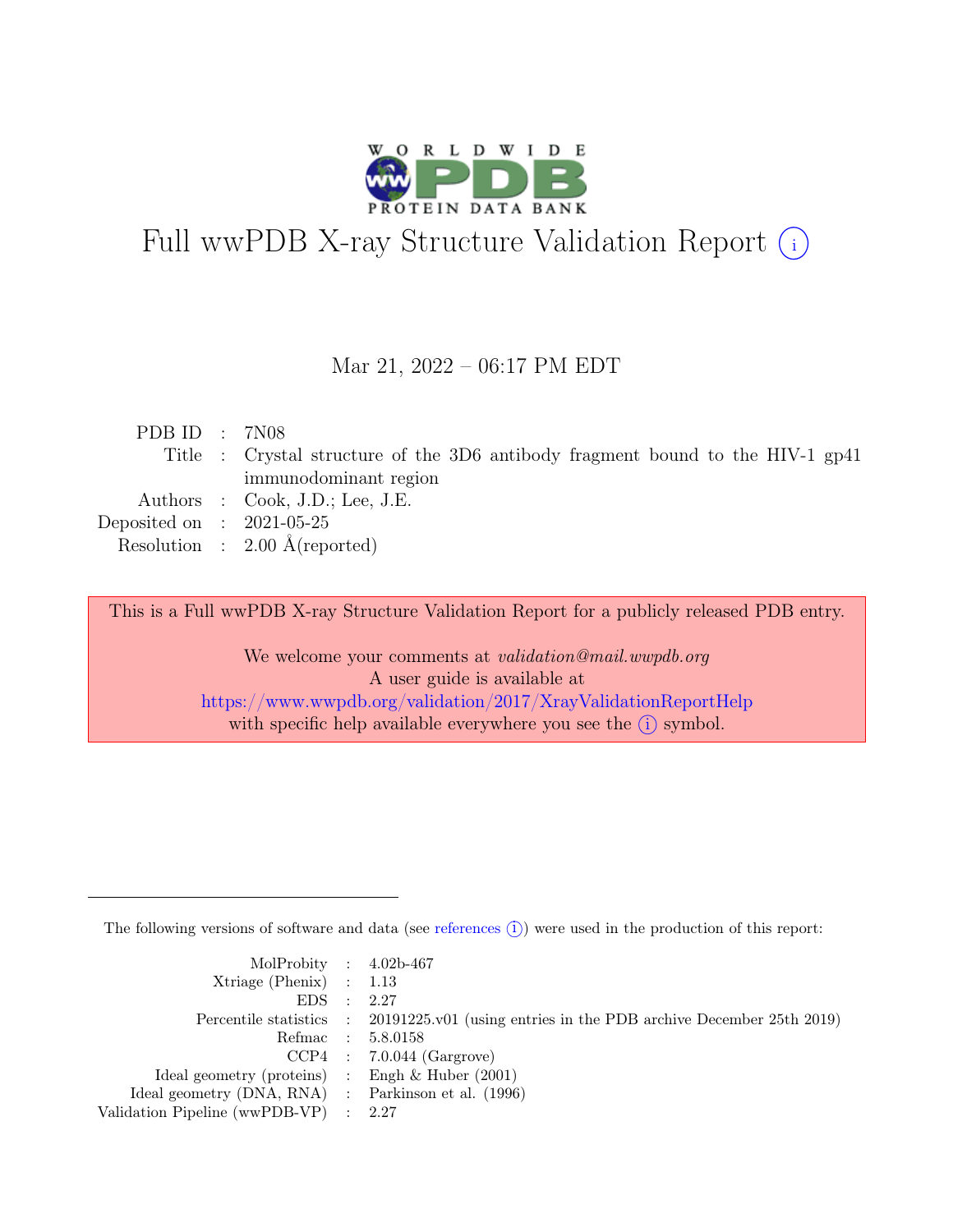# 1 Overall quality at a glance  $(i)$

The following experimental techniques were used to determine the structure: X-RAY DIFFRACTION

The reported resolution of this entry is 2.00 Å.

Percentile scores (ranging between 0-100) for global validation metrics of the entry are shown in the following graphic. The table shows the number of entries on which the scores are based.



| Metric                | Whole archive<br>$(\#Entries)$ | Similar resolution<br>$(\#Entries, resolution range(A))$ |
|-----------------------|--------------------------------|----------------------------------------------------------|
| $R_{free}$            | 130704                         | 8085 (2.00-2.00)                                         |
| Clashscore            | 141614                         | 9178 (2.00-2.00)                                         |
| Ramachandran outliers | 138981                         | $9054(2.00-2.00)$                                        |
| Sidechain outliers    | 138945                         | $9053(2.00-2.00)$                                        |
| RSRZ outliers         | 127900                         | 7900 (2.00-2.00)                                         |

The table below summarises the geometric issues observed across the polymeric chains and their fit to the electron density. The red, orange, yellow and green segments of the lower bar indicate the fraction of residues that contain outliers for  $\geq$ =3, 2, 1 and 0 types of geometric quality criteria respectively. A grey segment represents the fraction of residues that are not modelled. The numeric value for each fraction is indicated below the corresponding segment, with a dot representing fractions <=5% The upper red bar (where present) indicates the fraction of residues that have poor fit to the electron density. The numeric value is given above the bar.

| Mol            | Chain  | $\sqrt{\frac{1}{2}}$ Length | Quality of chain |                      |                  |  |  |  |
|----------------|--------|-----------------------------|------------------|----------------------|------------------|--|--|--|
|                | Е      | 15                          | 67%              | 7%                   | 27%              |  |  |  |
|                | F      | 15                          | 60%              | 13%                  | 27%              |  |  |  |
|                | G      | 15                          | 73%              |                      | 27%              |  |  |  |
| $\overline{2}$ | А      | 247                         | 91%              |                      | .5%              |  |  |  |
| $\overline{2}$ | $\cap$ | 247                         | 90%              | $\sim$ $\sim$ $\sim$ | $\overline{6\%}$ |  |  |  |

Continued on next page...

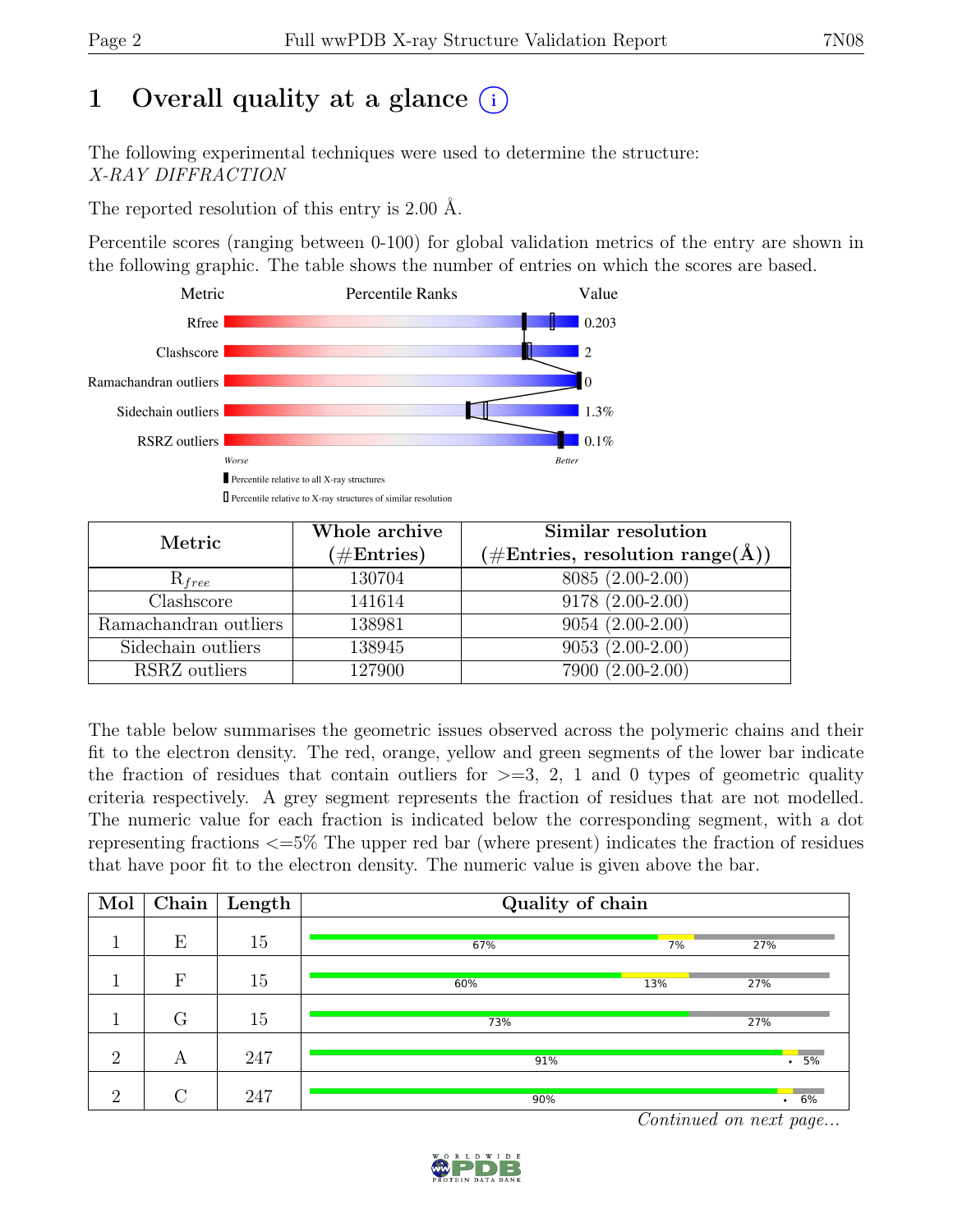Continued from previous page...

| Mol      |   | $\boxed{\text{Chain}}$ Length | Quality of chain |              |
|----------|---|-------------------------------|------------------|--------------|
| $\Omega$ | Η | 247                           | 92%              | $\cdots 6\%$ |
| 3        | В | 212                           | 93%              | 7%           |
| 3        |   | 212                           | 95%              | 5%           |
| റ<br>U   |   | 212                           | 91%              | 9%           |

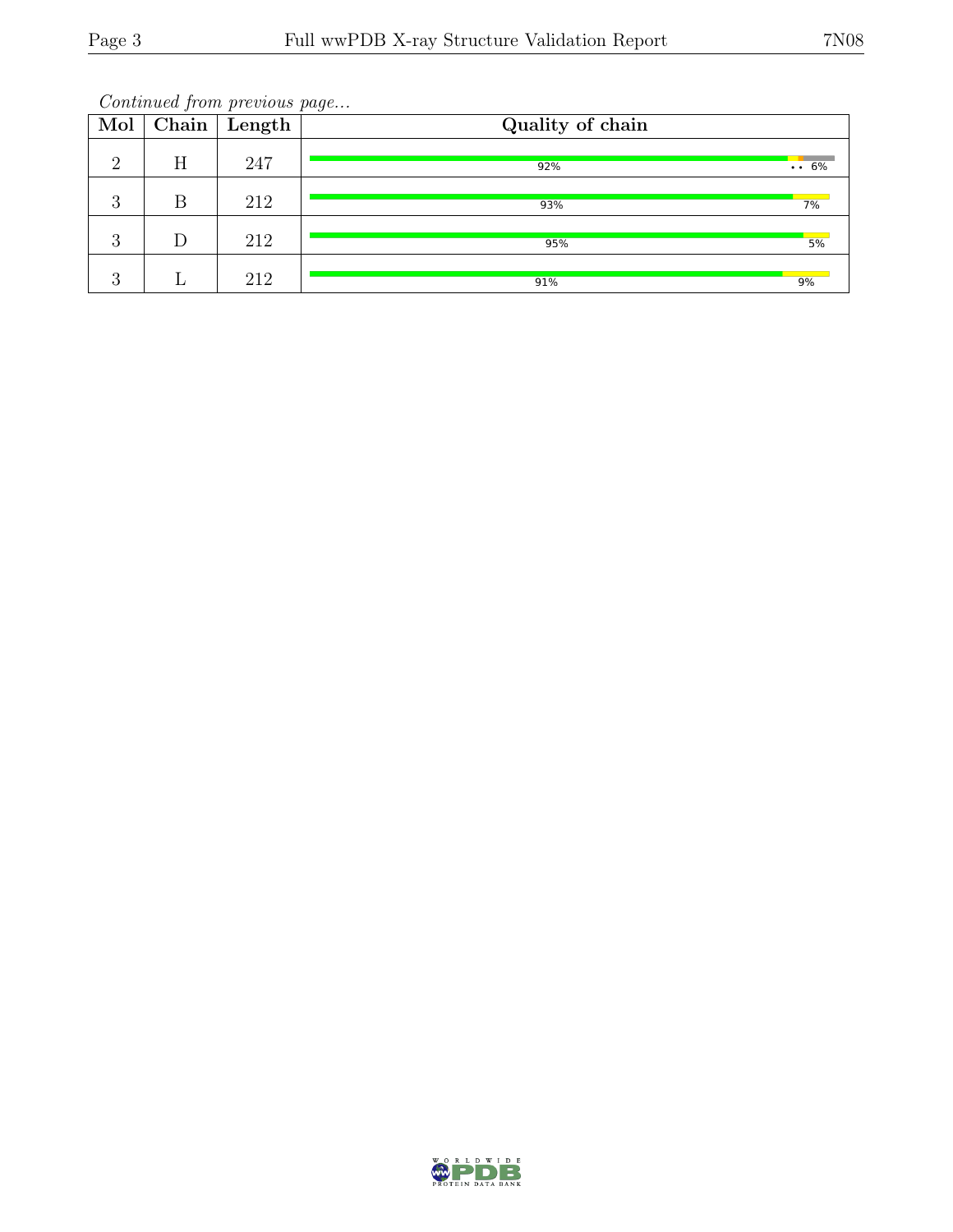## 2 Entry composition  $(i)$

There are 4 unique types of molecules in this entry. The entry contains 21356 atoms, of which 9858 are hydrogens and 0 are deuteriums.

In the tables below, the ZeroOcc column contains the number of atoms modelled with zero occupancy, the AltConf column contains the number of residues with at least one atom in alternate conformation and the Trace column contains the number of residues modelled with at most 2 atoms.

| Mol |   | Chain Residues | <b>Atoms</b>  |             |          |      | $ZeroOcc \mid AltConf \mid Trace$ |  |  |
|-----|---|----------------|---------------|-------------|----------|------|-----------------------------------|--|--|
|     |   |                | Total C H N O |             |          |      |                                   |  |  |
|     |   |                | 170           | 55 87 13 15 |          |      |                                   |  |  |
|     |   |                | Total C H N O |             |          |      |                                   |  |  |
|     |   |                | 170           | 55 87 13 15 |          |      |                                   |  |  |
|     | E |                | Total C H N O |             |          |      |                                   |  |  |
|     |   |                | 170           |             | 55 87 13 | - 15 |                                   |  |  |

• Molecule 1 is a protein called HIV-1 gp41 immunodominant region.

• Molecule 2 is a protein called Fab 3D6 heavy chain.

| Mol      |   | Chain Residues |       | Atoms          |       |     |       |     |  | $ZeroOcc \mid AltConf \mid Trace$ |  |
|----------|---|----------------|-------|----------------|-------|-----|-------|-----|--|-----------------------------------|--|
| $\Omega$ | Η | 233            | Total | $\overline{C}$ | H     | N   |       |     |  |                                   |  |
|          |   |                | 3415  | 1096           | 1680  | 291 | 339   | - 9 |  |                                   |  |
| റ        |   | 234            | Total | $\overline{C}$ | H.    | N   |       |     |  |                                   |  |
|          | А |                | 3403  | 1096           | 1667  | 289 | - 342 |     |  |                                   |  |
| $\Omega$ |   | 232            | Total | $\mathcal{C}$  | $H^-$ | N   |       |     |  |                                   |  |
|          |   | 3364           | 1084  | 1647           | 287   | 337 |       |     |  |                                   |  |

• Molecule 3 is a protein called Fab 3D6 light chain.

| Mol       |     | Chain Residues |       |                   | $\rm{Atoms}$ |       |     |    |  | $ZeroOcc \mid AltConf \mid Trace$ |  |
|-----------|-----|----------------|-------|-------------------|--------------|-------|-----|----|--|-----------------------------------|--|
|           |     | 212            | Total | $\overline{C}$    | Н            | N     |     |    |  |                                   |  |
| $\cdot$ ) |     |                | 3141  | 1008              | 1526         | 268   | 333 | -6 |  |                                   |  |
| 2         |     | 212            | Total | $\cdot$ C $\cdot$ | H            | - N   |     |    |  |                                   |  |
| $\cdot$   |     |                | 3163  | 1012              | 1546         | - 270 | 329 | 6  |  |                                   |  |
|           |     |                | Total | $\overline{C}$    | H            | N     |     |    |  |                                   |  |
| $\cdot$ ) | 212 | 3147           | 1010  | 1531              | 268          | 332   | 6   |    |  |                                   |  |

• Molecule 4 is water.

|  | Mol   Chain   Residues | <b>Atoms</b> | $\vert$ ZeroOcc $\vert$ AltConf $\vert$ |  |
|--|------------------------|--------------|-----------------------------------------|--|
|  |                        | Total        |                                         |  |

Continued on next page...

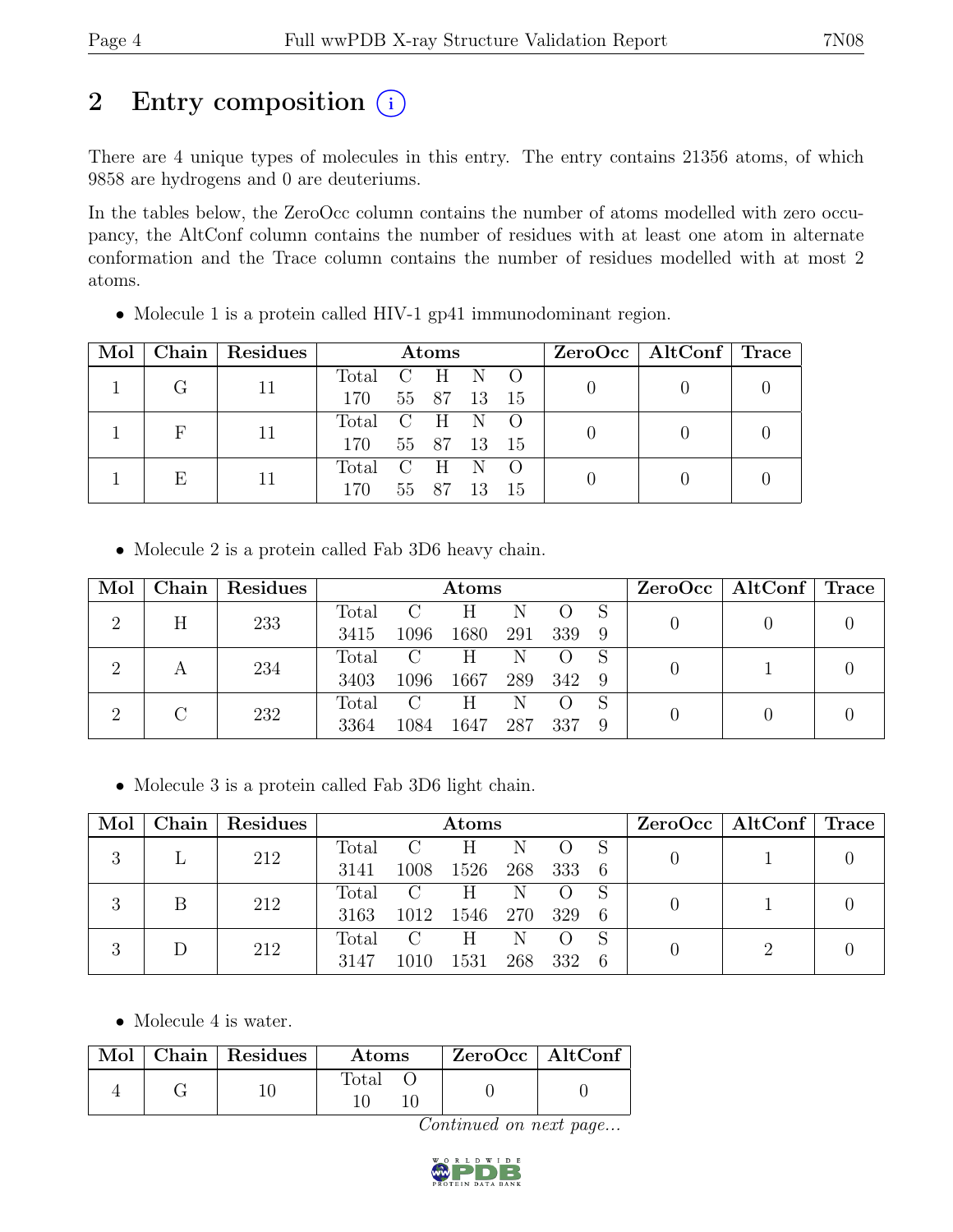Continued from previous page...

| $\overline{\text{Mol}}$ | Chain            | Residues | Atoms                                 |                | $ZeroOcc$   AltConf |
|-------------------------|------------------|----------|---------------------------------------|----------------|---------------------|
| $\overline{4}$          | H                | 242      | Total<br>$\overline{O}$<br>242<br>242 | $\theta$       | $\overline{0}$      |
| $\overline{4}$          | $\mathbf F$      | 14       | Total<br>$\overline{O}$<br>14<br>14   | $\overline{0}$ | $\overline{0}$      |
| $\overline{4}$          | E                | 9        | Total<br>$\overline{O}$<br>9<br>9     | $\theta$       | $\overline{0}$      |
| $\overline{4}$          | L                | 194      | $\overline{O}$<br>Total<br>194<br>194 | $\theta$       | $\overline{0}$      |
| 4                       | B                | 154      | Total<br>$\overline{O}$<br>154<br>154 | $\theta$       | $\overline{0}$      |
| $\overline{4}$          | $\boldsymbol{A}$ | 232      | $\overline{O}$<br>Total<br>232<br>232 | $\overline{0}$ | $\overline{0}$      |
| $\overline{4}$          | D                | 173      | $\overline{O}$<br>Total<br>173<br>173 | 0              | $\overline{0}$      |
| 4                       | $\mathcal{C}$    | 185      | Total<br>$\overline{O}$<br>185<br>185 | O              | 0                   |

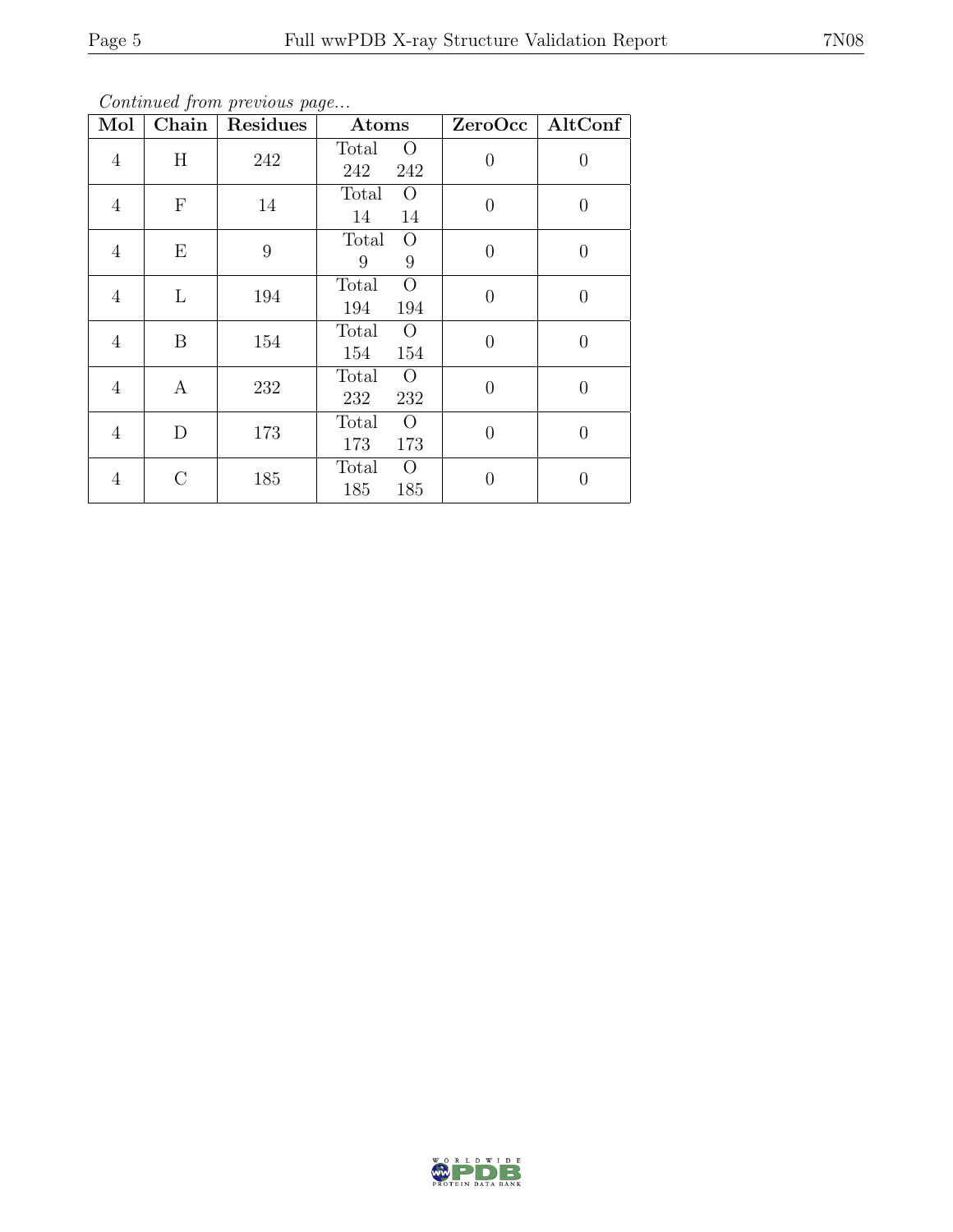## 3 Residue-property plots (i)

These plots are drawn for all protein, RNA, DNA and oligosaccharide chains in the entry. The first graphic for a chain summarises the proportions of the various outlier classes displayed in the second graphic. The second graphic shows the sequence view annotated by issues in geometry and electron density. Residues are color-coded according to the number of geometric quality criteria for which they contain at least one outlier:  $green = 0$ , yellow  $= 1$ , orange  $= 2$  and red  $= 3$  or more. A red dot above a residue indicates a poor fit to the electron density (RSRZ > 2). Stretches of 2 or more consecutive residues without any outlier are shown as a green connector. Residues present in the sample, but not in the model, are shown in grey.

• Molecule 1: HIV-1 gp41 immunodominant region



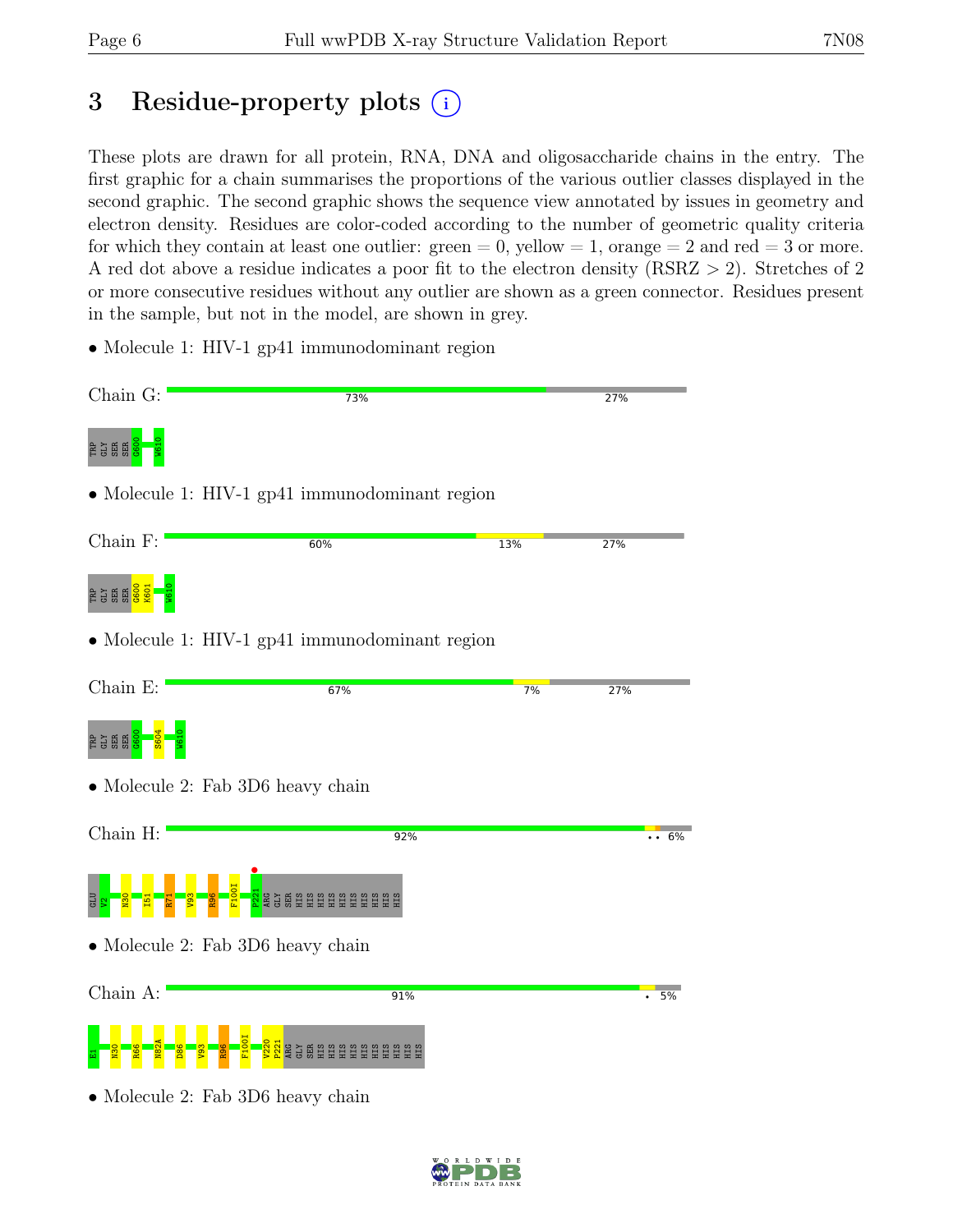| Chain C:                                  | 90%           | 6% |
|-------------------------------------------|---------------|----|
| <b>CLU</b>                                | <b>REGREE</b> |    |
| $\bullet$ Molecule 3: Fab 3D6 light chain |               |    |
| Chain L:                                  | 91%           | 9% |
|                                           |               |    |
| $\bullet$ Molecule 3: Fab 3D6 light chain |               |    |
| Chain B:                                  | 93%           | 7% |
|                                           |               |    |
| $\bullet$ Molecule 3: Fab 3D6 light chain |               |    |
| Chain D:                                  | 95%           | 5% |
| $\frac{90}{2}$                            |               |    |

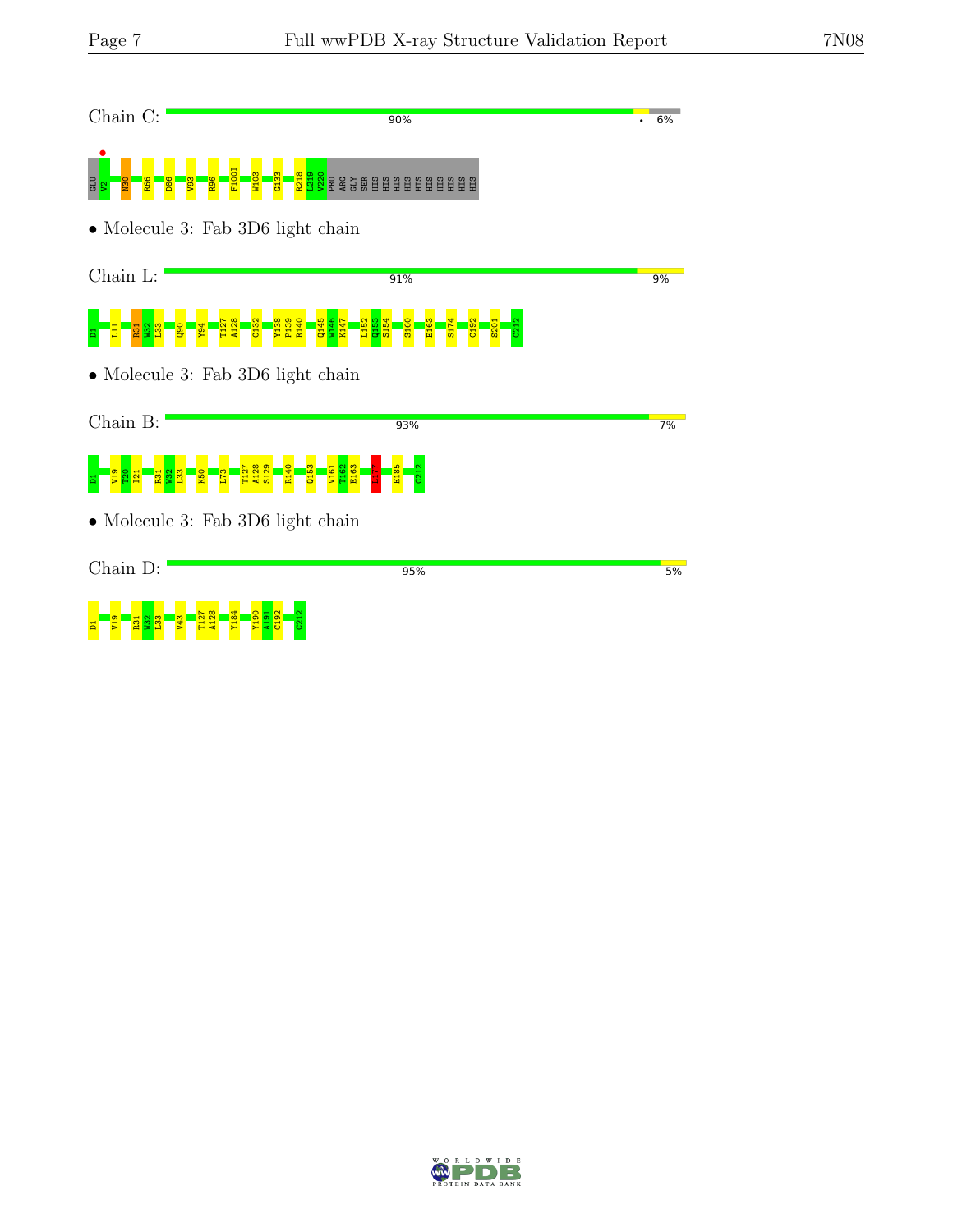## 4 Data and refinement statistics  $(i)$

| Property                                                               | Value                                             | <b>Source</b> |
|------------------------------------------------------------------------|---------------------------------------------------|---------------|
| Space group                                                            | $\overline{P}32$                                  | Depositor     |
| Cell constants                                                         | 77.83Å<br>218.97Å<br>77.83Å                       |               |
| a, b, c, $\alpha$ , $\beta$ , $\gamma$                                 | $90.00^{\circ}$ $120.00^{\circ}$<br>$90.00^\circ$ | Depositor     |
| Resolution $(A)$                                                       | 42.49<br>2.00<br>$\equiv$ .                       | Depositor     |
|                                                                        | 42.49<br>2.00                                     | <b>EDS</b>    |
| % Data completeness                                                    | $97.9(42.49-2.00)$                                | Depositor     |
| (in resolution range)                                                  | $97.9(42.49-2.00)$                                | <b>EDS</b>    |
| $R_{merge}$                                                            | 0.08                                              | Depositor     |
| $\mathbf{R}_{sym}$                                                     | (Not available)                                   | Depositor     |
| $\sqrt{I/\sigma(I)} > 1$                                               | 2.16 (at $2.00\text{\AA}$ )                       | Xtriage       |
| Refinement program                                                     | PHENIX 1.10 2155                                  | Depositor     |
|                                                                        | $0.165$ , $0.203$                                 | Depositor     |
| $R, R_{free}$                                                          | 0.167<br>0.203<br>$\overline{\phantom{a}}$        | DCC           |
| $R_{free}$ test set                                                    | $2017$ reflections $(2.06\%)$                     | wwPDB-VP      |
| Wilson B-factor $(A^2)$                                                | 23.7                                              | Xtriage       |
| Anisotropy                                                             | 0.538                                             | Xtriage       |
| Bulk solvent $k_{sol}(\mathrm{e}/\mathrm{A}^3), B_{sol}(\mathrm{A}^2)$ | 0.41, 54.4                                        | <b>EDS</b>    |
| L-test for twinning <sup>2</sup>                                       | $< L >$ = 0.49, $< L2$ > = 0.32                   | Xtriage       |
|                                                                        | $0.009$ for $-h,-k,l$                             |               |
| Estimated twinning fraction                                            | $0.049$ for h,-h-k,-l                             | Xtriage       |
|                                                                        | $0.025$ for $-k,-h,-l$                            |               |
| $F_o, F_c$ correlation                                                 | 0.96                                              | <b>EDS</b>    |
| Total number of atoms                                                  | 21356                                             | wwPDB-VP      |
| Average B, all atoms $(A^2)$                                           | 32.0                                              | wwPDB-VP      |

Xtriage's analysis on translational NCS is as follows: The largest off-origin peak in the Patterson function is 2.58% of the height of the origin peak. No significant pseudotranslation is detected.

<sup>&</sup>lt;sup>2</sup>Theoretical values of  $\langle |L| \rangle$ ,  $\langle L^2 \rangle$  for acentric reflections are 0.5, 0.333 respectively for untwinned datasets, and 0.375, 0.2 for perfectly twinned datasets.



<span id="page-7-1"></span><span id="page-7-0"></span><sup>1</sup> Intensities estimated from amplitudes.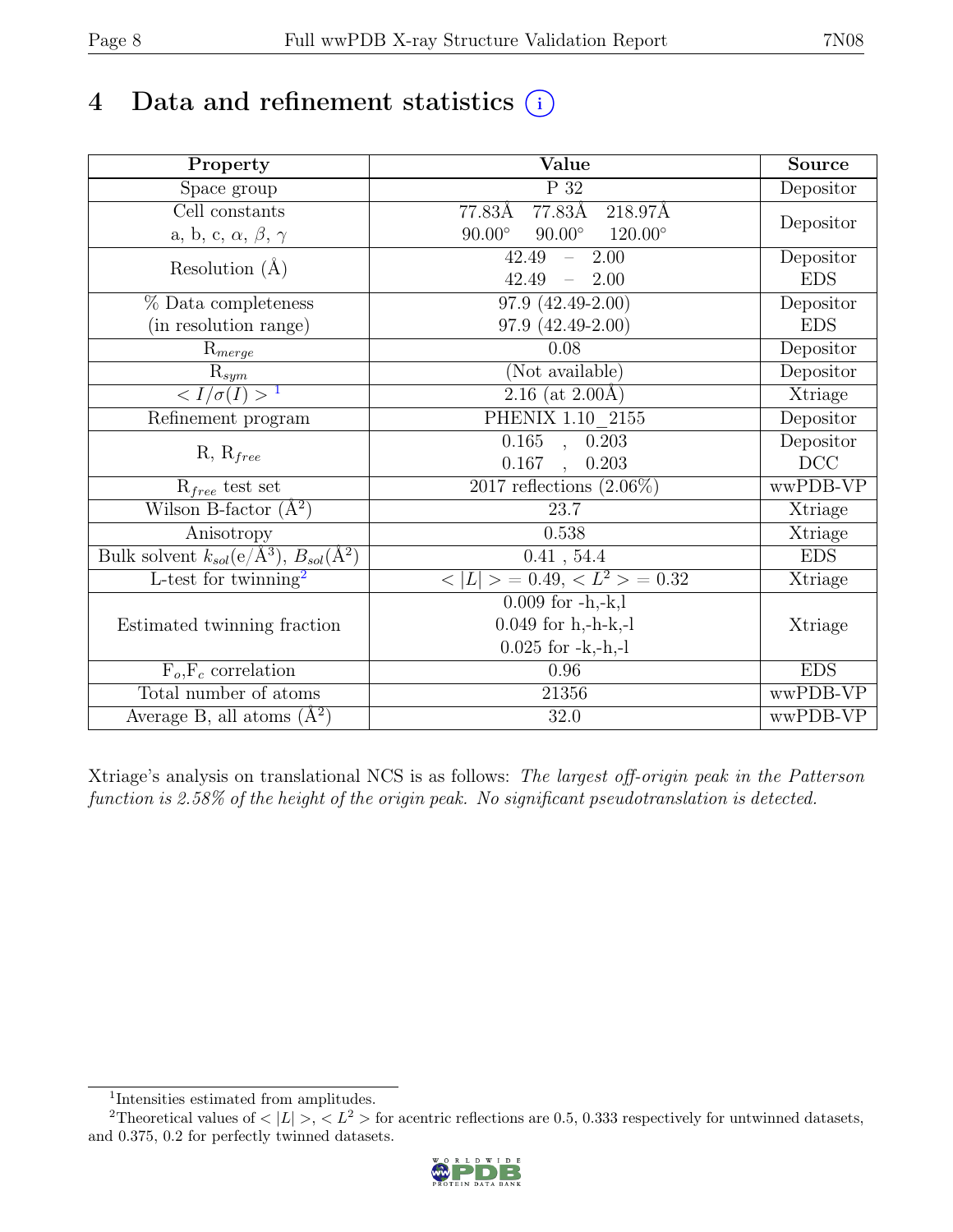# 5 Model quality  $(i)$

### 5.1 Standard geometry (i)

The Z score for a bond length (or angle) is the number of standard deviations the observed value is removed from the expected value. A bond length (or angle) with  $|Z| > 5$  is considered an outlier worth inspection. RMSZ is the root-mean-square of all Z scores of the bond lengths (or angles).

| Mol                         | Chain |      | Bond lengths       |      | Bond angles        |
|-----------------------------|-------|------|--------------------|------|--------------------|
|                             |       | RMSZ | Z   > 5            | RMSZ | $\# Z  > 5$        |
|                             | Е     | 0.67 | 0/85               | 0.62 | 0/115              |
| 1                           | F     | 0.65 | 0/85               | 0.72 | 0/115              |
| 1                           | G     | 0.54 | 0/85               | 0.54 | 0/115              |
| 2                           | A     | 0.58 | 0/1779             | 0.71 | $2/2424$ $(0.1\%)$ |
| $\overline{2}$              | C     | 0.51 | 0/1759             | 0.67 | $2/2396$ $(0.1\%)$ |
| $\mathcal{D}_{\mathcal{L}}$ | H     | 0.56 | 0/1778             | 0.72 | $2/2420(0.1\%)$    |
| 3                           | В     | 0.52 | 0/1656             | 0.67 | $1/2253$ $(0.0\%)$ |
| 3                           | D     | 0.57 | $1/1652$ $(0.1\%)$ | 0.70 | 0/2251             |
| 3                           | L     | 0.58 | $2/1651$ $(0.1\%)$ | 0.69 | $(2249(0.0\%)$     |
| All                         | All   | 0.56 | $3/10530(0.0\%)$   | 0.69 | $8/14338(0.1\%)$   |

All (3) bond length outliers are listed below:

| Mol |      |                           | Chain   Res   Type   Atoms   Z   Observed( $\AA$ )   Ideal( $\AA$ ) |      |
|-----|------|---------------------------|---------------------------------------------------------------------|------|
|     | 192  | $CYS$   CB-SG   -5.79     | -72                                                                 | 1.81 |
|     | 132  | $CYS$   CB-SG   -5.67     | 1.72                                                                | 1.81 |
|     | 102. | $\mid$ CB-SG $\mid$ -5.15 |                                                                     |      |

All (8) bond angle outliers are listed below:

| Mol                         | Chain         | Res | Type       | Atoms        | Z       | Observed $(°)$ | Ideal <sup>(o</sup> ) |
|-----------------------------|---------------|-----|------------|--------------|---------|----------------|-----------------------|
| $\overline{2}$              | Η             | 96  | $\rm{ARG}$ | $NE- CZ-NH2$ | $-8.27$ | 116.17         | 120.30                |
| $\overline{2}$              | $\mathsf{A}$  | 96  | $\rm{ARG}$ | $NE- CZ-NH2$ | $-7.69$ | 116.45         | 120.30                |
| $\overline{2}$              | $\mathcal{C}$ | 96  | $\rm{ARG}$ | $NE- CZ-NH2$ | $-6.45$ | 117.08         | 120.30                |
| $\mathcal{D}$               | H             | 96  | $\rm{ARG}$ | NE-CZ-NH1    | 6.43    | 123.51         | 120.30                |
| $\mathcal{D}_{\mathcal{L}}$ | $\mathcal{C}$ | 96  | $\rm{ARG}$ | $NE- CZ-NH1$ | 6.13    | 123.36         | 120.30                |
| $\overline{2}$              | A             | 96  | $\rm{ARG}$ | NE-CZ-NH1    | 6.08    | 123.34         | 120.30                |
| 3                           | B             | 177 | LEU        | $CA-CB-CG$   | 5.74    | 128.51         | 115.30                |
| 3                           | L             | 11  | LEU        | $CA-CB-CG$   | 5.61    | 128.20         | 115.30                |

There are no chirality outliers.

There are no planarity outliers.

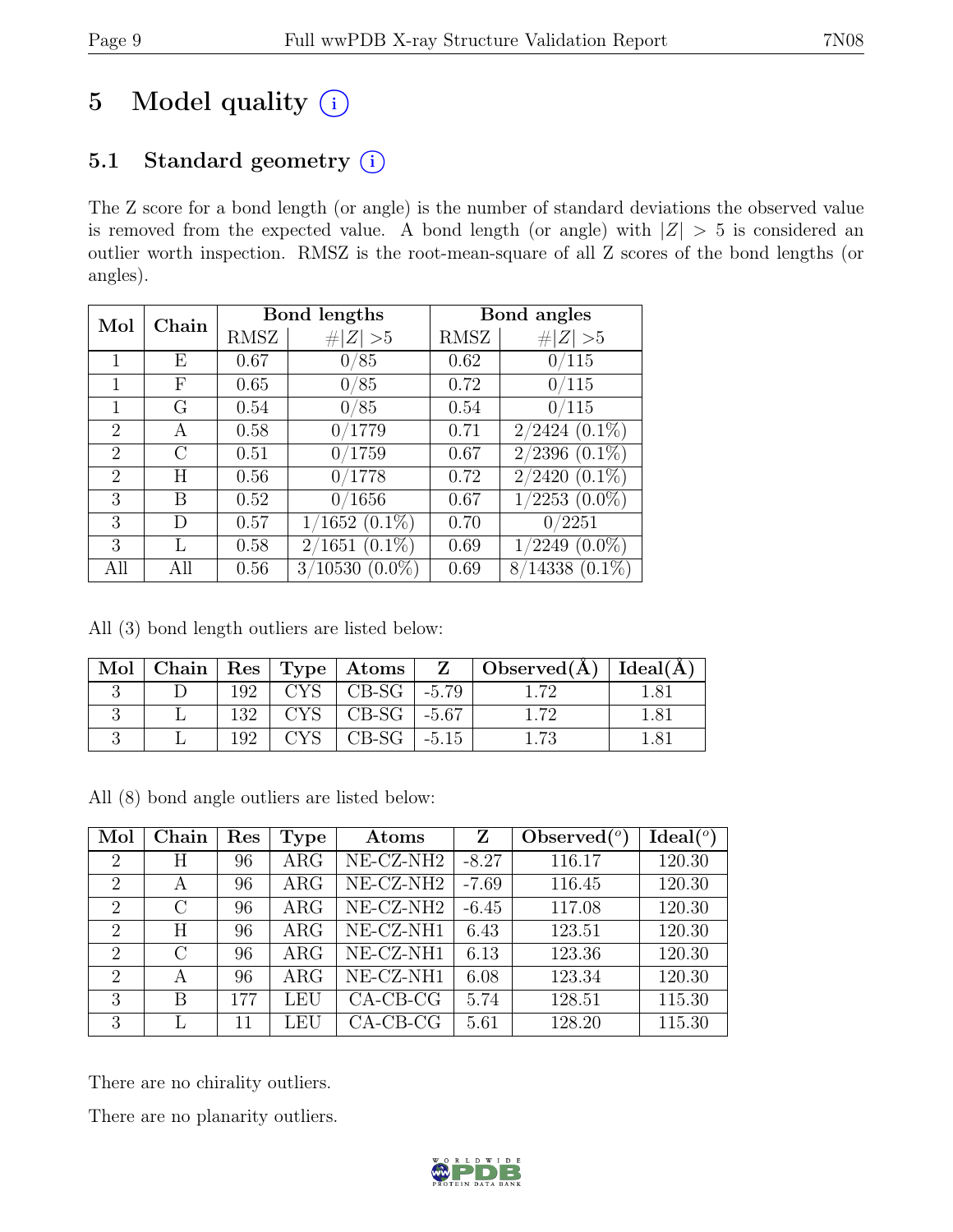### 5.2 Too-close contacts  $(i)$

In the following table, the Non-H and H(model) columns list the number of non-hydrogen atoms and hydrogen atoms in the chain respectively. The H(added) column lists the number of hydrogen atoms added and optimized by MolProbity. The Clashes column lists the number of clashes within the asymmetric unit, whereas Symm-Clashes lists symmetry-related clashes.

| Mol            | Chain                   | $Non-H$ | H (model)        | H(added)       | Clashes        | Symm-Clashes     |
|----------------|-------------------------|---------|------------------|----------------|----------------|------------------|
| 1              | Е                       | 83      | 87               | 87             | $\theta$       | $\theta$         |
| 1              | $\mathbf{F}$            | 83      | 87               | 87             | $\overline{1}$ | $\boldsymbol{0}$ |
| $\overline{1}$ | G                       | 83      | 87               | 87             | $\overline{0}$ | $\overline{0}$   |
| $\overline{2}$ | А                       | 1736    | 1667             | 1667           | 6              | $\overline{0}$   |
| $\overline{2}$ | $\mathcal{C}$           | 1717    | 1647             | 1647           | 9              | $\theta$         |
| $\overline{2}$ | $\overline{\rm H}$      | 1735    | 1680             | 1680           | $\overline{3}$ | $\overline{0}$   |
| 3              | $\boldsymbol{B}$        | 1617    | 1546             | 1548           | 13             | $\overline{0}$   |
| $\overline{3}$ | $\mathbf D$             | 1616    | 1531             | 1529           | $\overline{5}$ | $\mathbf{1}$     |
| 3              | L                       | 1615    | 1526             | 1525           | 12             | $\mathbf{1}$     |
| $\overline{4}$ | A                       | 232     | $\overline{0}$   | $\overline{0}$ | 3              | $\mathbf{1}$     |
| $\overline{4}$ | $\boldsymbol{B}$        | 154     | $\overline{0}$   | $\overline{0}$ | 8              | $\overline{0}$   |
| $\overline{4}$ | $\mathcal{C}$           | 185     | $\boldsymbol{0}$ | $\overline{0}$ | $\overline{4}$ | $\theta$         |
| $\overline{4}$ | $\mathbf D$             | 173     | $\overline{0}$   | $\overline{0}$ | $\overline{1}$ | $\overline{2}$   |
| $\overline{4}$ | Ε                       | 9       | $\overline{0}$   | $\overline{0}$ | $\overline{0}$ | $\overline{0}$   |
| $\overline{4}$ | ${\bf F}$               | 14      | $\boldsymbol{0}$ | $\overline{0}$ | $\mathbf{1}$   | $\theta$         |
| $\overline{4}$ | $\overline{\mathrm{G}}$ | 10      | $\overline{0}$   | $\overline{0}$ | $\theta$       | $\overline{0}$   |
| $\overline{4}$ | H                       | 242     | $\theta$         | $\overline{0}$ | $\mathbf{1}$   | $\mathbf{1}$     |
| $\overline{4}$ | L                       | 194     | $\overline{0}$   | $\overline{0}$ | 6              | $\overline{0}$   |
| All            | All                     | 11498   | 9858             | 9857           | 47             | 3                |

The all-atom clashscore is defined as the number of clashes found per 1000 atoms (including hydrogen atoms). The all-atom clashscore for this structure is 2.

All (47) close contacts within the same asymmetric unit are listed below, sorted by their clash magnitude.

| Atom-1            | Atom-2          | Interatomic    | Clash         |
|-------------------|-----------------|----------------|---------------|
|                   |                 | distance $(A)$ | overlap $(A)$ |
| 3:L:174:SER:OG    | 4:L:301:HOH:O   | 1.90           | 0.88          |
| 2:C:218:ARG:NH2   | 4:C:301:HOH:O   | 1.95           | 0.86          |
| 2:A:221:PRO:O     | 4: A:302: HOH:O | 1.97           | 0.82          |
| 3:B:185:GLU:OE2   | 4: B:301:HOH:O  | 1.98           | 0.80          |
| 3:B:163:GLU:OE2   | 4:B:302:HOH:O   | 2.10           | 0.69          |
| 2:C:133:GLY:O     | 4:C:303:HOH:O   | 2.11           | 0.69          |
| 3: B: 19: VAL: HA | 4:B:409:HOH:O   | 1.93           | 0.68          |
| 3:L:140:ARG:NE    | 4:L:302:HOH:O   | 2.13           | 0.68          |
| 2:A:66:ARG:NH2    | 2:A:86:ASP:OD2  | 2.30           | 0.65          |

Continued on next page...

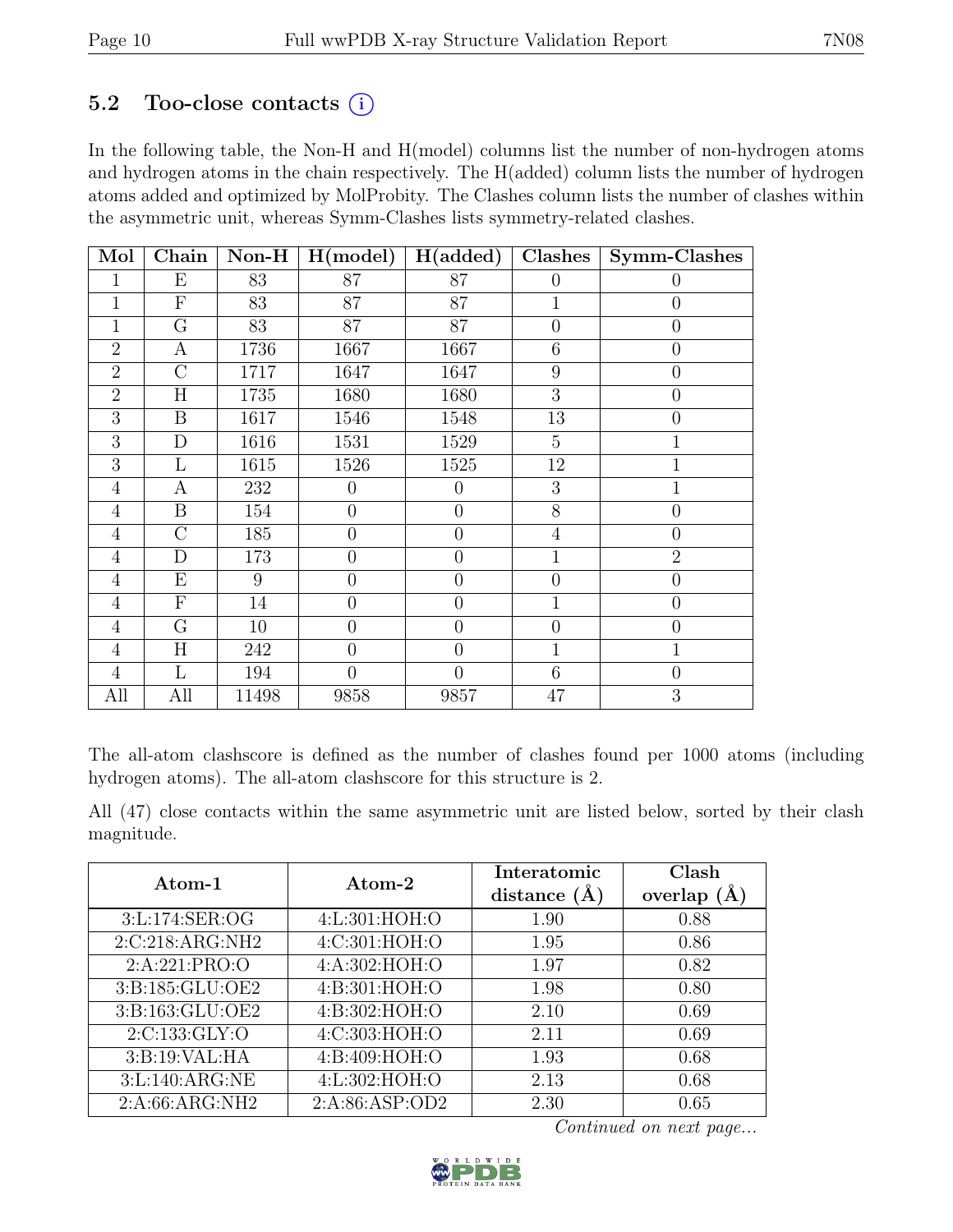| Atom-1                         | Atom-2                | Interatomic    | Clash           |  |
|--------------------------------|-----------------------|----------------|-----------------|--|
|                                |                       | distance $(A)$ | overlap $(\AA)$ |  |
| 3:B:140:ARG:NE                 | 4:B:304:HOH:O         | 2.27           | 0.64            |  |
| 3:D:127[A]:THR:OG1             | 4:D:301:HOH:O         | 1.91           | 0.63            |  |
| 3:L:163:GLU:OE2                | 4:L:303:HOH:O         | 2.16           | 0.63            |  |
| 3:L:31:ARG:NH2                 | 4:L:304:HOH:O         | 2.22           | 0.60            |  |
| 2:A:82(A):ASN:ND2              | 4:A:301:HOH:O         | 1.89           | 0.60            |  |
| 3:L:160:SER:HB3                | 4:L:301:HOH:O         | 2.02           | 0.59            |  |
| $1:$ F:600:GLY:N               | 4:F:701:HOH:O         | 2.36           | 0.57            |  |
| 3:B:140:ARG:CD                 | 4:B:304:HOH:O         | 2.53           | 0.57            |  |
| 3:L:140:ARG:CD                 | 4:L:302:HOH:O         | 2.52           | 0.56            |  |
| 3:L:145:GLN:CD                 | 3:L:152:LEU:HD22      | 2.29           | 0.53            |  |
| 2:C:66:ARG:NH2                 | 2:C:86:ASP:OD2        | 2.38           | 0.53            |  |
| 3:B:140:ARG:HD3                | 4:B:304:HOH:O         | 2.14           | 0.48            |  |
| 3:B:50:LYS:NZ                  | 4:B:305:HOH:O         | 2.29           | 0.47            |  |
| 2:C:93:VAL:CG1                 | $2:C:100(I):$ PHE:HB3 | 2.45           | 0.47            |  |
| 2:A:96:ARG:HD3                 | 4:A:422:HOH:O         | 2.14           | 0.47            |  |
| 3: D: 43: VAL: C <sub>G1</sub> | 2:C:103:TRP:HB2       | 2.45           | 0.47            |  |
| 3:B:21:ILE:HD11                | 3:B:73:LEU:HD23       | 1.97           | 0.47            |  |
| 3:L:145:GLN:CG                 | 3:L:152:LEU:HD22      | 2.46           | 0.46            |  |
| 3: B:140: ARG: CZ              | 3:B:161:VAL:HG21      | 2.45           | 0.46            |  |
| 3:L:147:LYS:HG2                | 3:L:152:LEU:HD23      | 1.97           | 0.45            |  |
| 3:L:90:GLN:O                   | 3:L:94:TYR:HA         | 2.17           | 0.44            |  |
| 2:H:51:ILE:HD13                | 2: H: 71: ARG: HG2    | 2.00           | 0.44            |  |
| 3:L:127[A]:THR:HG22            | 3:L:128:ALA:N         | 2.33           | 0.43            |  |
| 3:L:138:TYR:CG                 | 3:L:139:PRO:HA        | 2.54           | 0.43            |  |
| 3:D:43:VAL:HG11                | 2:C:103:TRP:HB2       | 2.02           | 0.42            |  |
| 2:C:30:ASN:HB2                 | 4:C:360:HOH:O         | 2.18           | 0.42            |  |
| 2:C:93:VAL:HG11                | 2:C:100(I):PHE:HB3    | 2.01           | 0.42            |  |
| 2:H:96:ARG:HD3                 | 4:H:395:HOH:O         | 2.19           | 0.42            |  |
| 2:C:66:ARG:HD3                 | 4: C:390:HOH:O        | 2.19           | 0.42            |  |
| 3:B:129:SER:HA                 | 3:B:177:LEU:O         | 2.20           | 0.41            |  |
| 3:B:140:ARG:NH2                | 3:B:161:VAL:HG21      | 2.35           | 0.41            |  |
| 3:D:184:TYR:HA                 | 3:D:190:TYR:OH        | 2.19           | 0.41            |  |
| 3:B:127[B]:THR:HG22            | 3:B:128:ALA:N         | 2.36           | 0.41            |  |
| 3:D:127[B]:THR:HG22            | 3:D:128:ALA:N         | 2.36           | 0.40            |  |
| 2:A:220:VAL:O                  | 2:A:220:VAL:HG13      | 2.21           | 0.40            |  |
| 3:B:153:GLN:OE1                | 4:B:303:HOH:O         | 2.21           | 0.40            |  |
| 2:H:93:VAL:CG1                 | 2: H:100(I): PHE:HB3  | 2.52           | 0.40            |  |
| 2:A:93:VAL:CG1                 | 2:A:100(I):PHE:HB3    | 2.51           | 0.40            |  |

Continued from previous page...

All (3) symmetry-related close contacts are listed below. The label for Atom-2 includes the symmetry operator and encoded unit-cell translations to be applied.

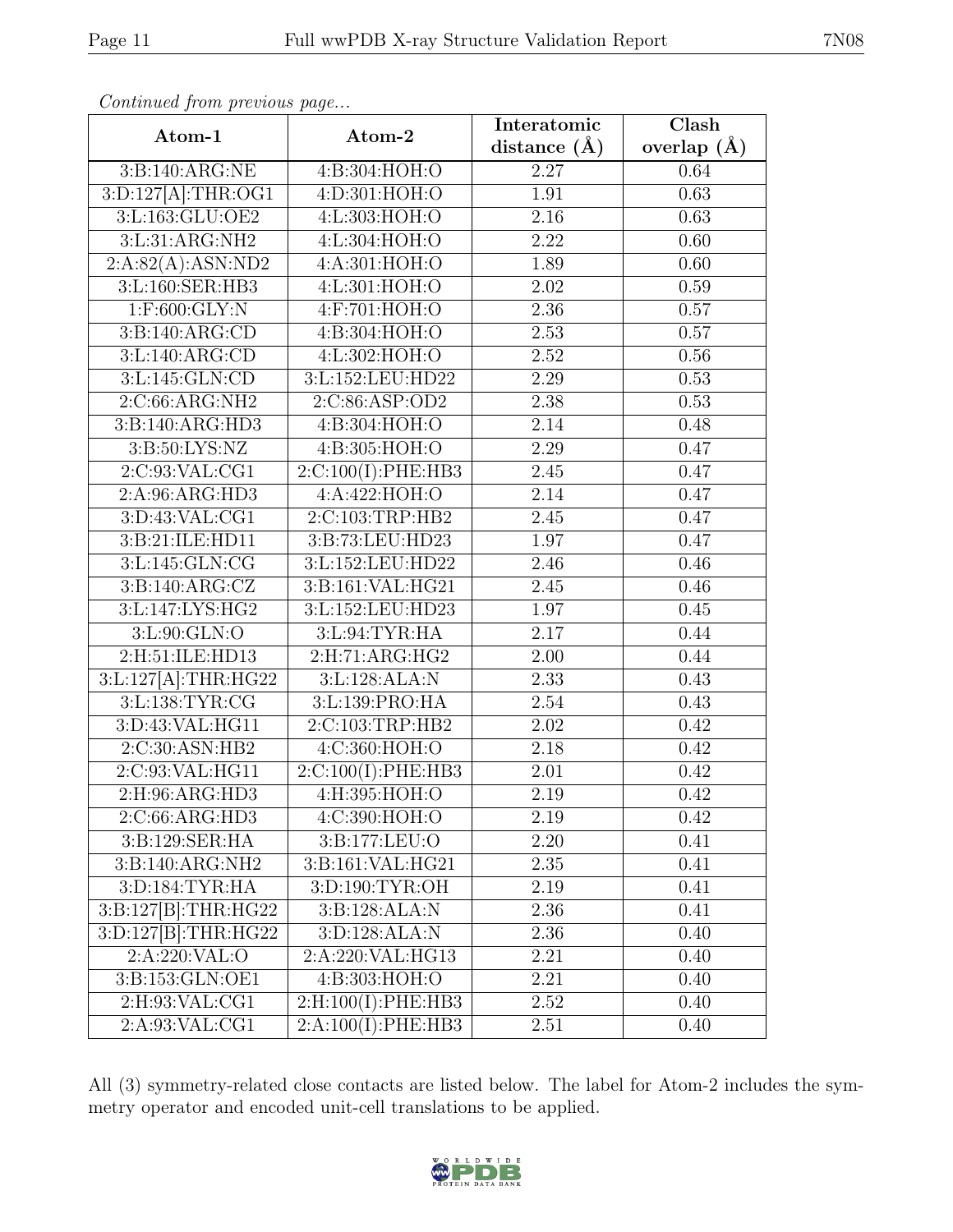| $\rm{Atom-1}$  | $\bm{\mathrm{Atom}\text{-}2}$ | Interatomic<br>distance $(\AA)$ | Clash<br>overlap $(\AA)$ |
|----------------|-------------------------------|---------------------------------|--------------------------|
| 3:L:201:SER:OG | 3:D:1:ASP:OD2[1 565]          | 2.08                            | 0.12                     |
| 4:A:301:HOH:O  | 4: D: 418: HOH: O[2]          | 2.10                            | 0.10                     |
| 4:H:342:HOH:O  | 4: D: 396: HOH: O[1]<br>6651  | 2.17                            |                          |

#### 5.3 Torsion angles  $(i)$

#### 5.3.1 Protein backbone (i)

In the following table, the Percentiles column shows the percent Ramachandran outliers of the chain as a percentile score with respect to all X-ray entries followed by that with respect to entries of similar resolution.

The Analysed column shows the number of residues for which the backbone conformation was analysed, and the total number of residues.

| Mol                         | Chain      | Analysed         | Favoured   | Allowed        | Outliers       | Percentiles |     |
|-----------------------------|------------|------------------|------------|----------------|----------------|-------------|-----|
| 1                           | Ε          | $9/15(60\%)$     | $9(100\%)$ | $\theta$       | $\theta$       | 100         | 100 |
| $\mathbf{1}$                | $_{\rm F}$ | $9/15(60\%)$     | $9(100\%)$ | $\overline{0}$ | $\overline{0}$ | 100         | 100 |
| $\mathbf{1}$                | G          | $9/15(60\%)$     | $9(100\%)$ | $\Omega$       | $\overline{0}$ | 100         | 100 |
| $\overline{2}$              | A          | $233/247$ (94%)  | 229 (98%)  | $4(2\%)$       | $\overline{0}$ | 100         | 100 |
| $\mathcal{D}_{\mathcal{L}}$ | $\rm C$    | $230/247$ (93%)  | 227 (99%)  | $3(1\%)$       | $\theta$       | 100         | 100 |
| $\overline{2}$              | H          | $231/247$ (94%)  | 225 (97%)  | 6(3%)          | $\theta$       | 100         | 100 |
| 3                           | B          | 211/212 (100%)   | 206 (98%)  | $5(2\%)$       | $\overline{0}$ | 100         | 100 |
| 3                           | D          | $212/212$ (100%) | 207 (98%)  | $5(2\%)$       | $\overline{0}$ | 100         | 100 |
| 3                           | L          | $211/212$ (100%) | 205 (97%)  | 6(3%)          | $\overline{0}$ | 100         | 100 |
| All                         | All        | 1355/1422 (95%)  | 1326 (98%) | $29(2\%)$      | $\Omega$       | 100         | 100 |

There are no Ramachandran outliers to report.

#### 5.3.2 Protein sidechains (i)

In the following table, the Percentiles column shows the percent sidechain outliers of the chain as a percentile score with respect to all X-ray entries followed by that with respect to entries of similar resolution.

The Analysed column shows the number of residues for which the sidechain conformation was analysed, and the total number of residues.

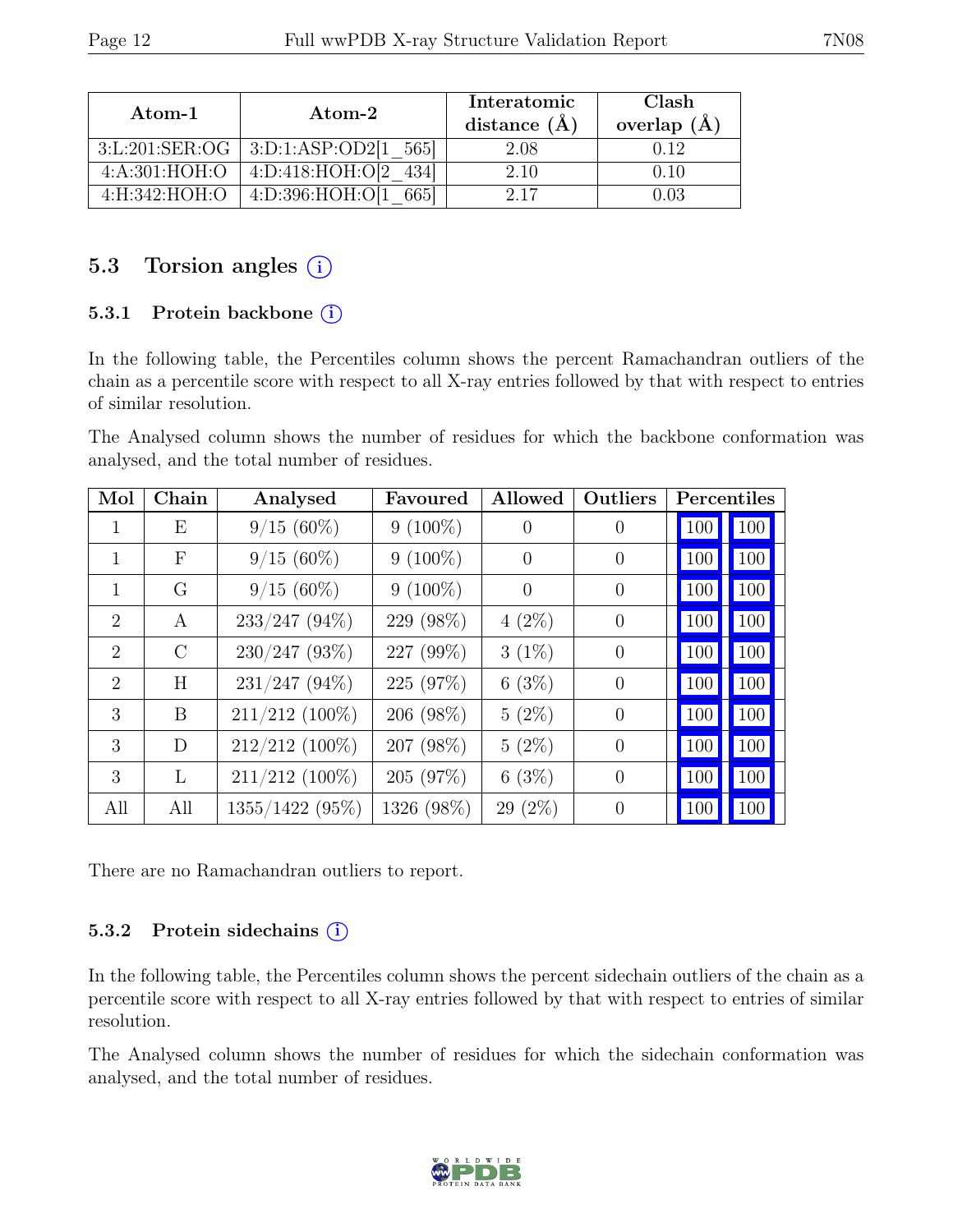| Mol                         | Chain         | Analysed        | Rotameric  | Outliers  | Percentiles     |          |
|-----------------------------|---------------|-----------------|------------|-----------|-----------------|----------|
|                             | Ε             | 9/12(75%)       | 8(89%)     | $1(11\%)$ | $6\phantom{.}6$ | 3        |
| 1                           | $_{\rm F}$    | 9/12(75%)       | 8(89%)     | $1(11\%)$ | 6               | $3\vert$ |
| 1                           | G             | 9/12(75%)       | $9(100\%)$ | $\Omega$  | 100             | 100      |
| $\mathcal{D}_{\mathcal{L}}$ | $\mathsf{A}$  | 191/207 (92%)   | 190 (100%) | $1(0\%)$  | 88              | $\rm 92$ |
| $\mathcal{D}_{\mathcal{L}}$ | $\mathcal{C}$ | $188/207(91\%)$ | 187 (100%) | $1(0\%)$  | 88              | $\rm 92$ |
| $\overline{2}$              | H             | 192/207 (93%)   | 190 (99%)  | $2(1\%)$  | 76              | 81       |
| 3                           | B             | $183/188$ (97%) | 180 (98%)  | $3(2\%)$  | 62              | 67       |
| 3                           | D             | $182/188$ (97%) | 179 (98%)  | $3(2\%)$  | 62              | 67       |
| 3                           | L             | 182/188 (97%)   | 179 (98%)  | $3(2\%)$  | 62              | 67       |
| All                         | All           | 1145/1221 (94%) | 1130 (99%) | $15(1\%)$ | 69              | 74       |

All (15) residues with a non-rotameric sidechain are listed below:

| Mol            | Chain                   | Res | Type       |
|----------------|-------------------------|-----|------------|
| $\overline{2}$ | H                       | 30  | <b>ASN</b> |
| $\overline{2}$ | $H_{\rm}$               | 71  | $\rm{ARG}$ |
| $\mathbf{1}$   | ${\bf F}$               | 601 | <b>LYS</b> |
| $\mathbf{1}$   | $\overline{\mathrm{E}}$ | 604 | SER        |
| 3              | L                       | 31  | ARG        |
| 3              | L                       | 33  | <b>LEU</b> |
| $\overline{3}$ | L                       | 154 | SER        |
| 3              | B                       | 31  | $\rm{ARG}$ |
| $\overline{3}$ | B                       | 33  | LEU        |
| 3              | B                       | 177 | <b>LEU</b> |
| $\overline{2}$ | A                       | 30  | <b>ASN</b> |
| $\overline{3}$ | D                       | 19  | <b>VAL</b> |
| 3              | $\mathbf D$             | 31  | $\rm{ARG}$ |
| $\overline{3}$ | $\mathbf{D}$            | 33  | <b>LEU</b> |
| $\overline{2}$ | $\overline{\rm C}$      | 30  | <b>ASN</b> |

Sometimes sidechains can be flipped to improve hydrogen bonding and reduce clashes. There are no such sidechains identified.

#### 5.3.3 RNA (i)

There are no RNA molecules in this entry.

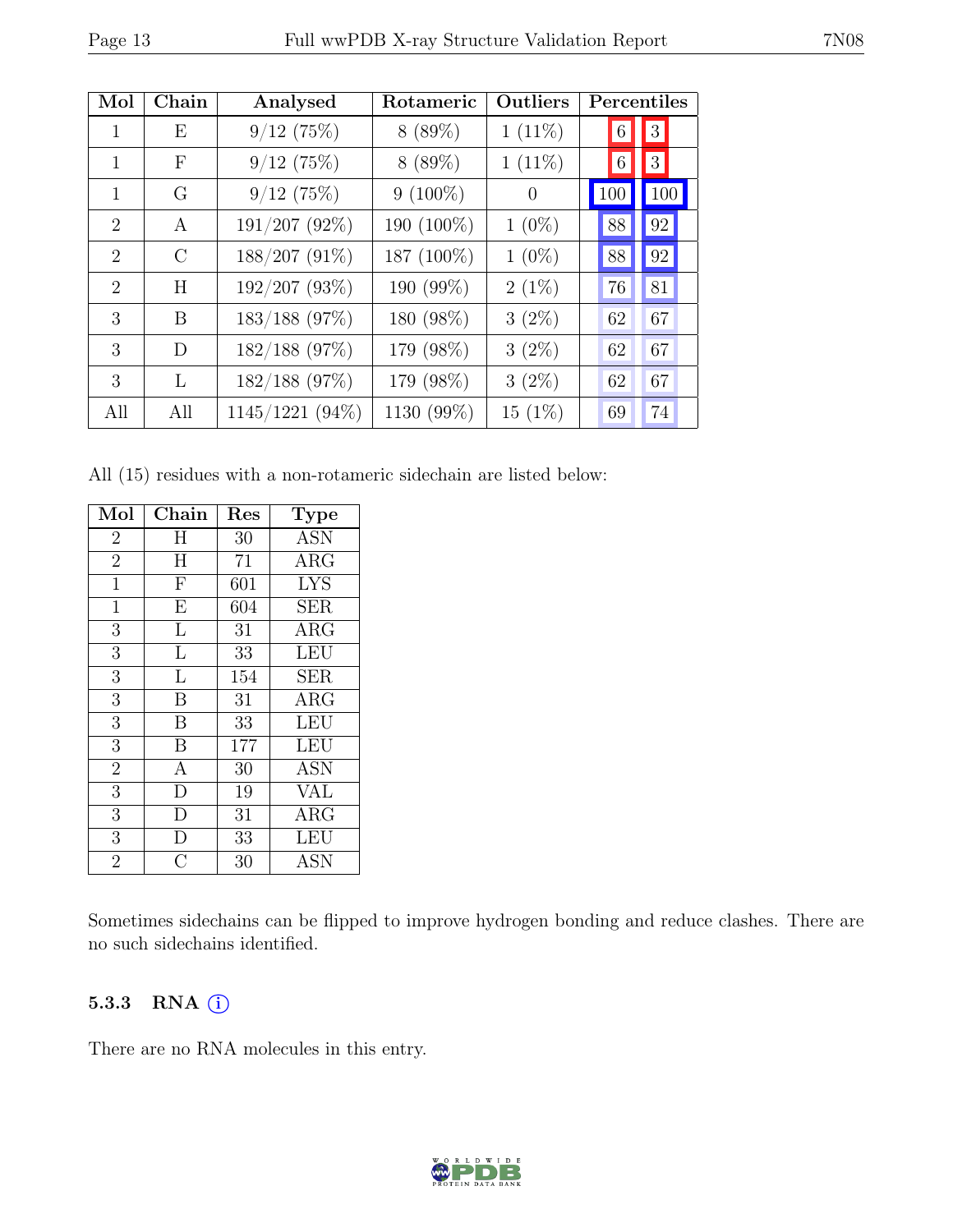#### 5.4 Non-standard residues in protein, DNA, RNA chains  $(i)$

There are no non-standard protein/DNA/RNA residues in this entry.

#### 5.5 Carbohydrates  $(i)$

There are no monosaccharides in this entry.

#### 5.6 Ligand geometry  $(i)$

There are no ligands in this entry.

#### 5.7 Other polymers  $(i)$

There are no such residues in this entry.

#### 5.8 Polymer linkage issues (i)

There are no chain breaks in this entry.

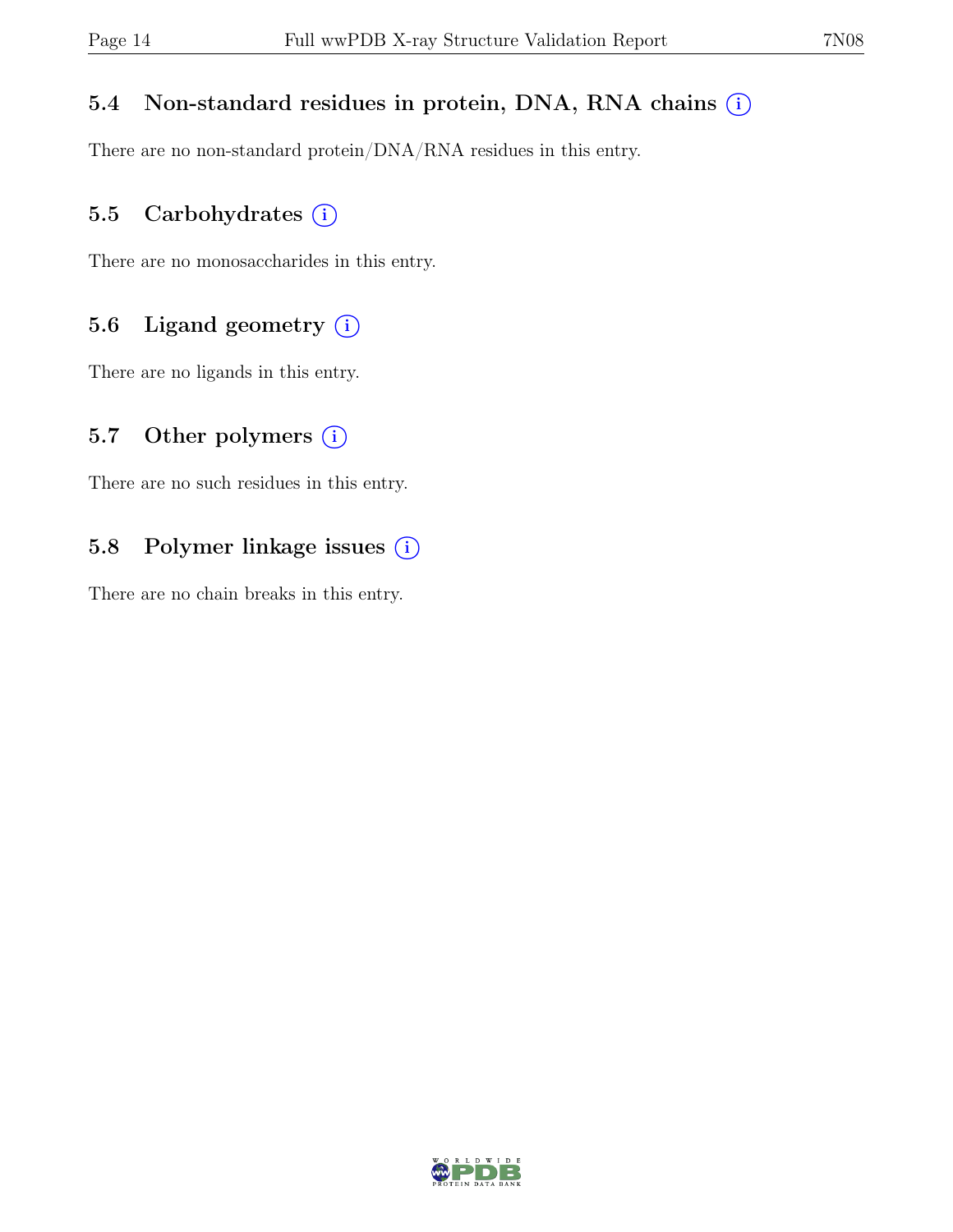## 6 Fit of model and data  $(i)$

### 6.1 Protein, DNA and RNA chains  $(i)$

In the following table, the column labelled '#RSRZ> 2' contains the number (and percentage) of RSRZ outliers, followed by percent RSRZ outliers for the chain as percentile scores relative to all X-ray entries and entries of similar resolution. The OWAB column contains the minimum, median,  $95<sup>th</sup>$  percentile and maximum values of the occupancy-weighted average B-factor per residue. The column labelled 'Q< 0.9' lists the number of (and percentage) of residues with an average occupancy less than 0.9.

| Mol          | Chain            | Analysed          | $<$ RSRZ $>$ | $\#\text{RSRZ}\text{>2}$                                    | $OWAB(A^2)$    | Q <sub>0.9</sub> |
|--------------|------------------|-------------------|--------------|-------------------------------------------------------------|----------------|------------------|
|              | Ε                | $11/15$ (73%)     | $-0.64$      | 100 <br>100<br>$\overline{0}$                               | 21, 23, 32, 49 | $\theta$         |
| $\mathbf{1}$ | $\boldsymbol{F}$ | $11/15$ (73%)     | $-0.36$      | 100<br><b>100</b><br>$\overline{0}$                         | 19, 23, 33, 48 | $\Omega$         |
| $\mathbf{1}$ | G                | $11/15$ (73%)     | $-0.51$      | 100<br><b>100</b><br>$\overline{0}$                         | 25, 27, 40, 47 | $\theta$         |
| 2            | A                | $234/247$ (94\%)  | $-0.50$      | $\vert$ 100<br>$\vert$ 100 $\vert$<br>$\vert 0 \vert \vert$ | 16, 26, 41, 68 | $\theta$         |
| 2            | $\rm C$          | $232/247$ (93%)   | $-0.49$      | 92<br>$1(0\%)$<br>92                                        | 19, 28, 47, 57 | $\theta$         |
| 2            | H                | $233/247$ (94%)   | $-0.42$      | $1(0\%)$<br>92<br>92                                        | 17, 24, 38, 71 | $\theta$         |
| 3            | B                | $212/212$ (100%)  | $-0.38$      | 100<br>100<br>$\vert 0 \vert$                               | 18, 32, 46, 64 | $\Omega$         |
| 3            | D                | $212/212$ (100%)  | $-0.48$      | 100  <br>$\vert$ 100<br>$\overline{0}$                      | 18, 29, 47, 59 | $\Omega$         |
| 3            | $\mathbf{L}$     | $212/212$ (100%)  | $-0.51$      | $\vert$ 100<br>$\vert$ 100<br>$\overline{0}$                | 18, 28, 38, 64 | $\Omega$         |
| All          | All              | $1368/1422(96\%)$ | $-0.47$      | 95<br>$2(0\%)$<br>95                                        | 16, 27, 46, 71 | $\overline{0}$   |

All (2) RSRZ outliers are listed below:

| $\operatorname{Mol}$ | Chain | $\mid$ Res $\mid$ | $\top$ Type $\top$ | <b>RSRZ</b> |
|----------------------|-------|-------------------|--------------------|-------------|
|                      |       | 221               | PRO                | 2.5         |
|                      |       |                   |                    |             |

### 6.2 Non-standard residues in protein, DNA, RNA chains  $(i)$

There are no non-standard protein/DNA/RNA residues in this entry.

### 6.3 Carbohydrates  $(i)$

There are no monosaccharides in this entry.